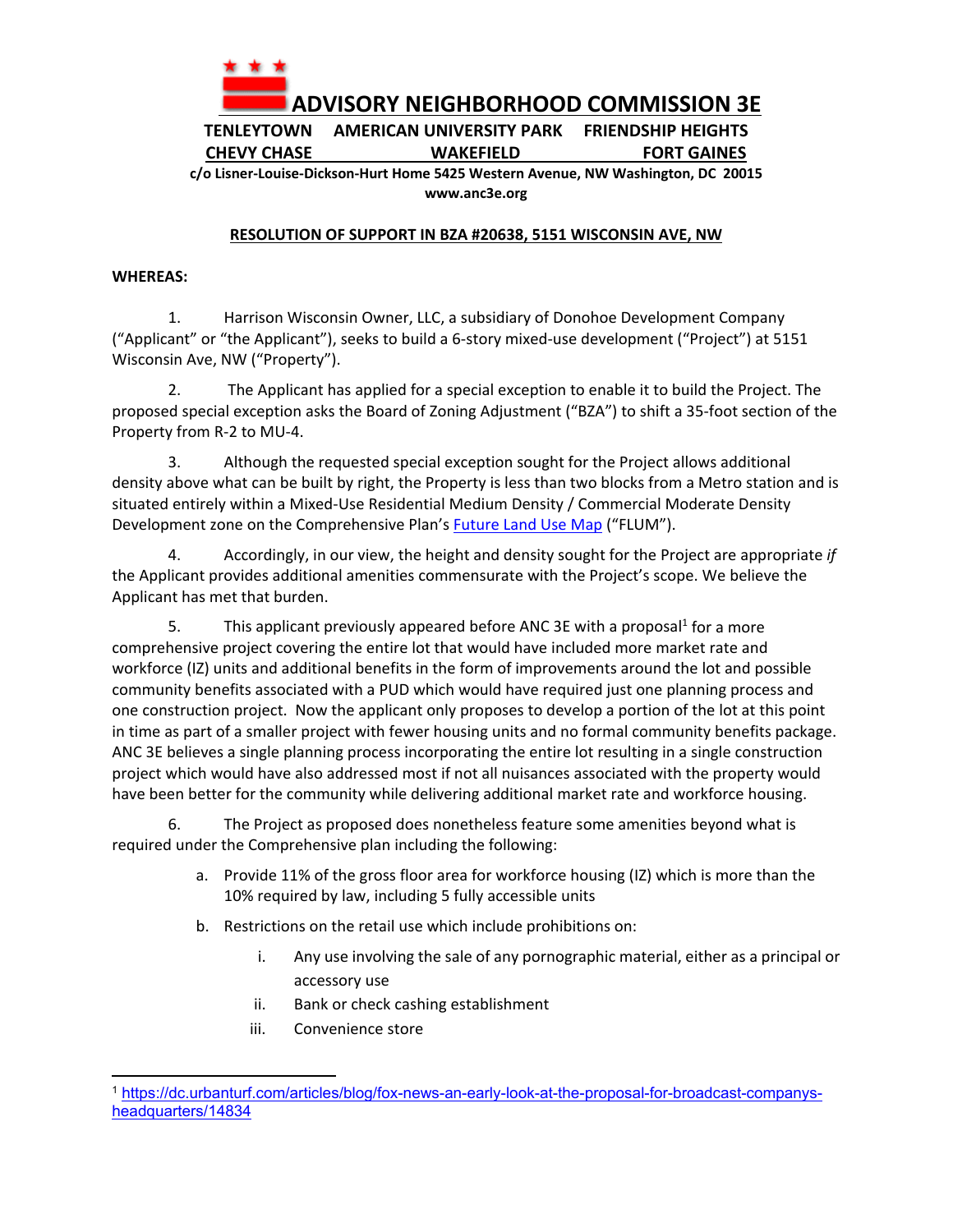- iv. Drug store
- v. Drycleaners
- vi. Fast food establishment
- vii. Pawnbroker
- viii. Mattress store
- ix. Night club, and
- x. Office.

7. Achieve LEED Gold certification including a green roof and solar panels.

8. The new residences and attractive retail space the Project will afford will enhance the vibrancy of the neighborhood. Furthermore, the Project consists of a mix of unit sizes, some of which should be suitable for small families as well as singles and several of which will be fully accessible units which exceeds the requirement in the zoning code.

9. The applicant has agreed to a construction management program above what is required by DCRA.

10. Applicant has committed to remove a surface parking lot on the site if plans have not been finalized for the re-development of the remaining portion of the lot when they seek their Certificate of Occupancy.

11. Taken together, the amenities proffered by Applicant justify the relief sought given the Project's location in a Medium Density zone.

12. We note that the FLUM designates this lot as a mix of moderate density and medium density and in net this proposal will generate less housing than is allowed under the FLUM if the entire lot were developed.

13. The Applicant has embodied the foregoing promises and others in a Memorandum of Understanding (MOU) executed contemporaneously with this resolution (attached hereto) and has agreed to ask the BZA to embody the terms of the MOU in any BZA order regarding this matter.

## **NOW THEREFORE BE IT RESOLVED**:

1. In reliance on the promises contained in the attached MOU and materials submitted in connection with the above‐referenced application, ANC 3E supports the application, and respectfully joins the Applicant in asking the BZA to incorporate each and every provision in the MOU in any order issued in connection with the above‐referenced application.

2. ANC 3E authorizes Commissioners Jonathan Bender and Tom Quinn to testify for the ANC at any proceedings connected to the above‐referenced application.

The resolution passed by a vote of 4=0‐0 at a properly noticed meeting held on February 9, 2022, at which a quorum was present, with Commissioners Bender, Cohen, Hall, and Quinn in attendance.